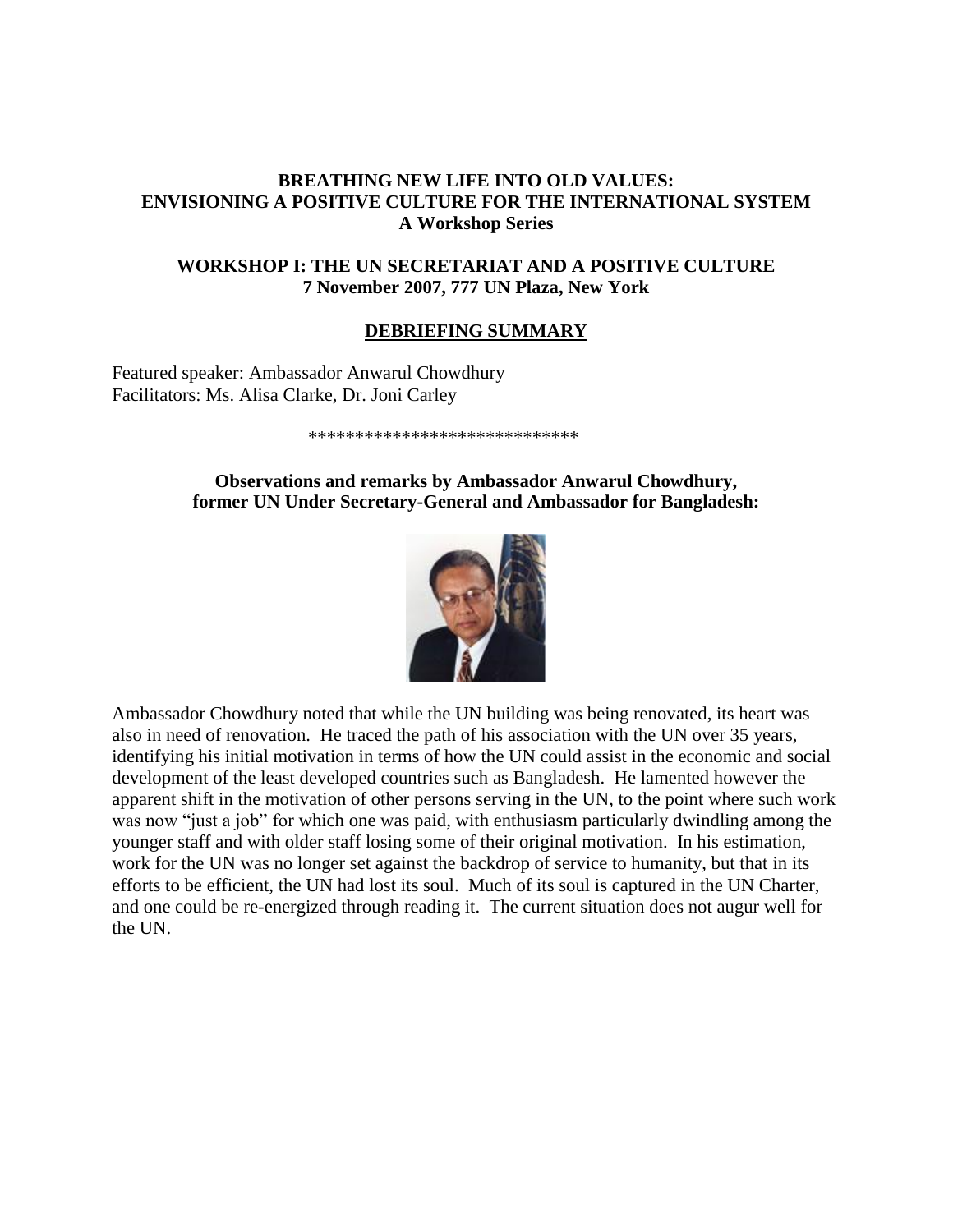Ambassador Chowdhury suggested several approaches to creating a change based on the values enunciated in the UN Charter:

- *With respect to the UN system and culture*
- The current recruitment system, now archaic and frivolous and with an oath based on rules rather than the essence of the UN, does not necessarily ensure a good international civil servant. It could be made more relevant by including a screening question for potential recruits such as "Why do you think you are the right person for the UN?" There should also be greater diversity among staff.
- The current culture of entitlement should be replaced with one of dedication, based on being seen as an opportunity to serve humanity
- *With respect to Member States*
- The UN secretariat tends to be insensitive to the situation in the beneficiary countries themselves, and a more values-based approach to assessing and assisting these countries should be applied
- *With respect to civil society*
- The UN secretariat is not trained or equipped to deal with NGOs, and must learn to see them as partners, who, in many cases, represent the cause of the common people, and to develop a positive culture in this regard
- *With respect to internal staff interactions*
- Staff at all levels, but especially at the junior level, should have the opportunity to interact with the leadership and management face to face. Time for open-hearted discussion should be built into the programmes of USGs and other senior staff to allow for communication, and the free flow of ideas, creativity and encouragement. Management is otherwise too detached from its own staff, and come under undue influence from Member State and other delegates who are given priority opportunity to meet with them.
- Leaders should discuss values and their application regularly, whereas it is currently not required of them, and management does not undertake such efforts beyond their usual duties.

As his overarching and final comment, the Ambassador advised that for a change towards a positive culture in the system one should start with oneself first.

\*\*\*\*\*\*\*\*\*\*\*\*\*\*\*\*\*\*\*\*\*\*\*\*\*\*\*\*\*\*\*\*\*\*\*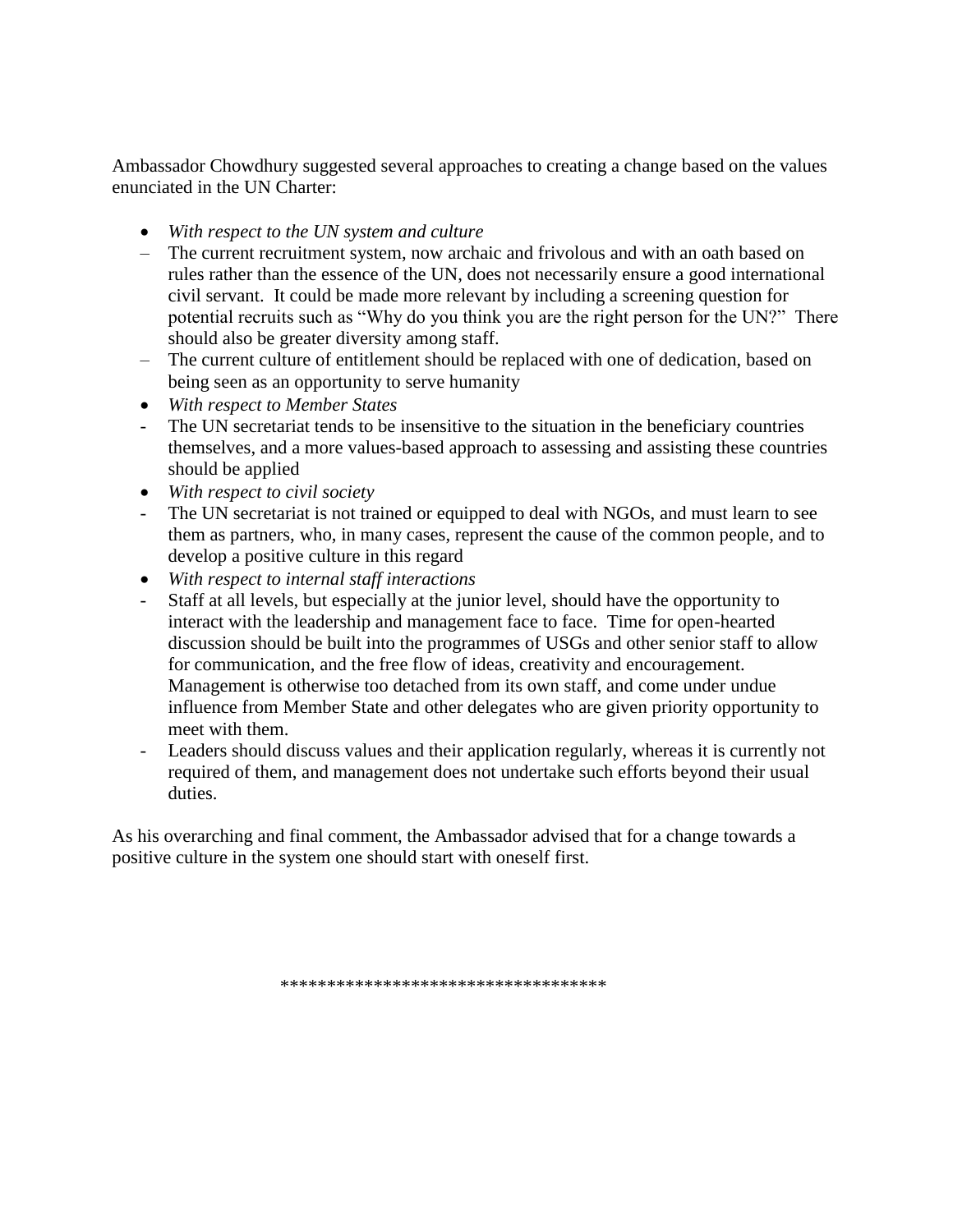The workshop segment was separated into several exercises:

# In **"Vision quest: a positive culture":**

Participants were invited to take a moment to remind themselves what brought them to work in the international community and to reconnect with that spark of enthusiasm. The facilitator then asked for each person to envision a values-based system in the year 2017. The different visions were grouped around the qualities of "Authenticity", "Spirit" and "Solidarity/Equality".

# For **"Reality check: what elements for a values-based culture currently exist?":**

Participants examined how their experience of the current system reflected the qualities or values they had identified for their future vision. Both positive and negative observations were noted. Negative aspects included power imbalances, bureaucracy and hierarchy, lost idealism, lack of inspiration and the use of language which obscures rather than promotes communication. Positive elements encompassed the effective use of informal diplomacy, the commitment of staff in the field, current efforts to renew the internal justice system and the first "Week of spirituality, values and global concerns".

# Under "**Options and mapping":**

The facilitator asked for participants to group themselves around their preferred visions and to identify as a group the different options which could take them from their current reality to the future vision qualities. For "Authenticity", elements involved building trust by modeling valuesbased behaviour, recruiting persons for integrity, breaking down bureaucracy and increasing enthusiasm. For "Solidarity", the suggested measures were modernization of structures, increased transparency and reflecting good governance. For "Spirit", recommended approaches included building time for meditation in the schedules of leadership and staff, and recruitment based more on authenticity and sense of spirit.

### For **"Way forward: Me, we and the millennium":**

The facilitator reminded the participants that in speaking of the international system were are speaking of ourselves, and asked them to choose an option/s which most resonated with them and to identify a way or ways in which they could act on the chosen option, either personally or within the organization where they worked. Each participant was then invited to declare what concrete, practical action they would take in moving forward on their selected option from that day.

Participants could take away their own personal pages indicating their vision, option and declaration with which they would move forward. In wrapping up, the facilitators noted that this was the start of a process and reminded participants that each was an empowered actor in creating a positive culture, again beginning with the individual, and growing through the collective.

\*\*\*\*\*\*\*\*\*\*\*\*\*\*\*\*\*\*\*\*\*\*\*\*\*\*\*\*\*